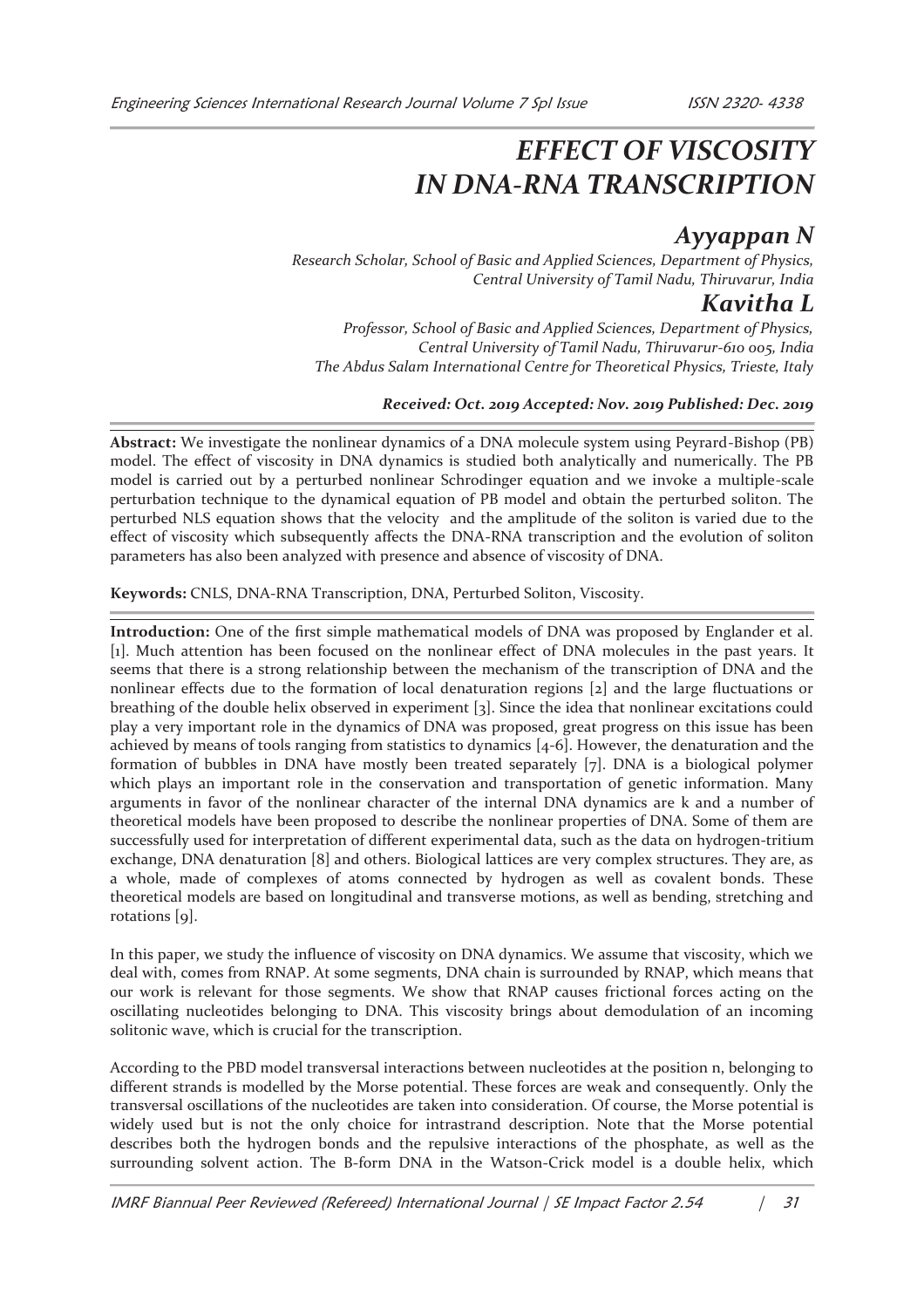consists of two strands s1 and s2 linked by the nearest-neighbour harmonic interactions along the chains. The strands are coupled to each other through hydrogen bonds, which are supposed to be responsible for transversal displacements of nucleotides. This helicoidal structure of the DNA chain implies that nucleotides from different strands become close enough so that they interact through water filaments. This means that a nucleotide at the site n of one strand interacts with both  $(n+h)$ <sup>th</sup> and  $(n-h)$ <sup>th</sup> nucleotides of the other strand. Introducing the transversal displacements  $u_n$ ,  $v_n$  of the nucleotides from their equilibrium positions along the direction of the hydrogen bonds.

#### **The Model Hamiltonian and Dynamical Equation:**

The Hamiltonian for the DNA chain is

$$
H = \sum \left[ \frac{m}{2} (u_n^{*2}) + (v_n^{*2}) + \frac{k}{2} [(u_n - u_{n-1})^2 + (v_n - v_{n-1})^2] + \frac{K}{2} [(u_n - v_{n+h})^2 + (u_n - v_{n-1})^2] + D \exp[-a(u_n - v_n)] \right], \quad \to (1)
$$

Where  $u_n$  and  $v_n$  are the transversal displacements of the nucleotides of mass m at the site n from their equilibrium positions. One can recognize a kinetic energy term. The parameters k and K are coupling constants for the longitudinal and helicoidal interactions respectively. In third term the parameter K, describes the helicoidal interactions along the chain. Finally, the last term is the Morse potential where a and D are the inverse width and the depth of well respectively.

It is obvious that the PBD model assumes two degrees of freedom and both coordinates,  $u_n$  and  $v_n$ , represent the transversal displacements. It is more convenient to describe the motion of two strands introducing coordinates  $x_n$  and  $y_n$ , representing the in-phase and the out-of-phase transversal motions are defined as,

$$
x_n = \frac{u_n + v_n}{2}, y_n = \frac{u_n - v_n}{\sqrt{2}},
$$
  $\rightarrow$  (2)

from Eq. (1) and Eq. (2) one can obtain a dynamical equation as

$$
mg\ddot{x} = k(y_{n+1} + y_{n-1} - 2y_n) - k(y_{n+h} + y_{n-h} + 2y_n) + 2\sqrt{2}aD \exp[-a\sqrt{2}y_n - 1] \exp[a\sqrt{2}y_n] \to (3)
$$
  

$$
y_n(t) = \varepsilon F_1(\xi) \exp[i\theta_n] + \varepsilon^2 [F_0(\xi) + F_2(\xi) \exp[i2\theta_n]] + cc + o(\varepsilon^3) \to (4)
$$

 $\xi = (\varepsilon n l, \varepsilon t), \theta_n = nql - \omega t$ 

In order to solve the nonlinear Eq. (3) a semi-discrete approximation can be used [15] and we invoke the derivate expansion and multiple scale method to solve Eq. (3). The essence of this procedure is a series expansion and a limit nl  $\rightarrow$  z where l is a distance between two neighboring nucleotides and z is a continuous variable. Eq.(4) represent a modulated wave and the parameters  $\omega$  and q are the optical frequency of corresponding linear approximation and the wave number of a carrier wave, the function Fo is real and cc stands for complex-conjugate one can show that the functions Fo and F2 in Eq.(4) can be expressed in terms of F<sub>1</sub> as,

$$
F_0 = \mu |F_1|^2, F_2 = \delta_{\gamma} F_1^2
$$

While F<sub>1</sub> is a solution of the complex nonlinear Schrodinger equation (CNLSE),

$$
iF_{1\gamma} = P_{\gamma} F_{1ss} + Q_{\gamma} |F_1|^2 F_1 = 0 . \qquad \rightarrow (5)
$$

Now we introduce the new coordinates as,

.

$$
\tau = \frac{2}{Q_1} \tau_1; S = \sqrt{\frac{2P}{Q_1} S_1}
$$

The above equation represents the nonlinear Schrodinger equation with perturbation in cubic term

$$
i\frac{\partial F}{\partial \tau_1} + \frac{\partial^2 F}{\partial S_1^2} + 2|F_1|^2 F_1 = i\frac{2Q_2}{Q_1}|F|^2 F \rightarrow (6)
$$

Where,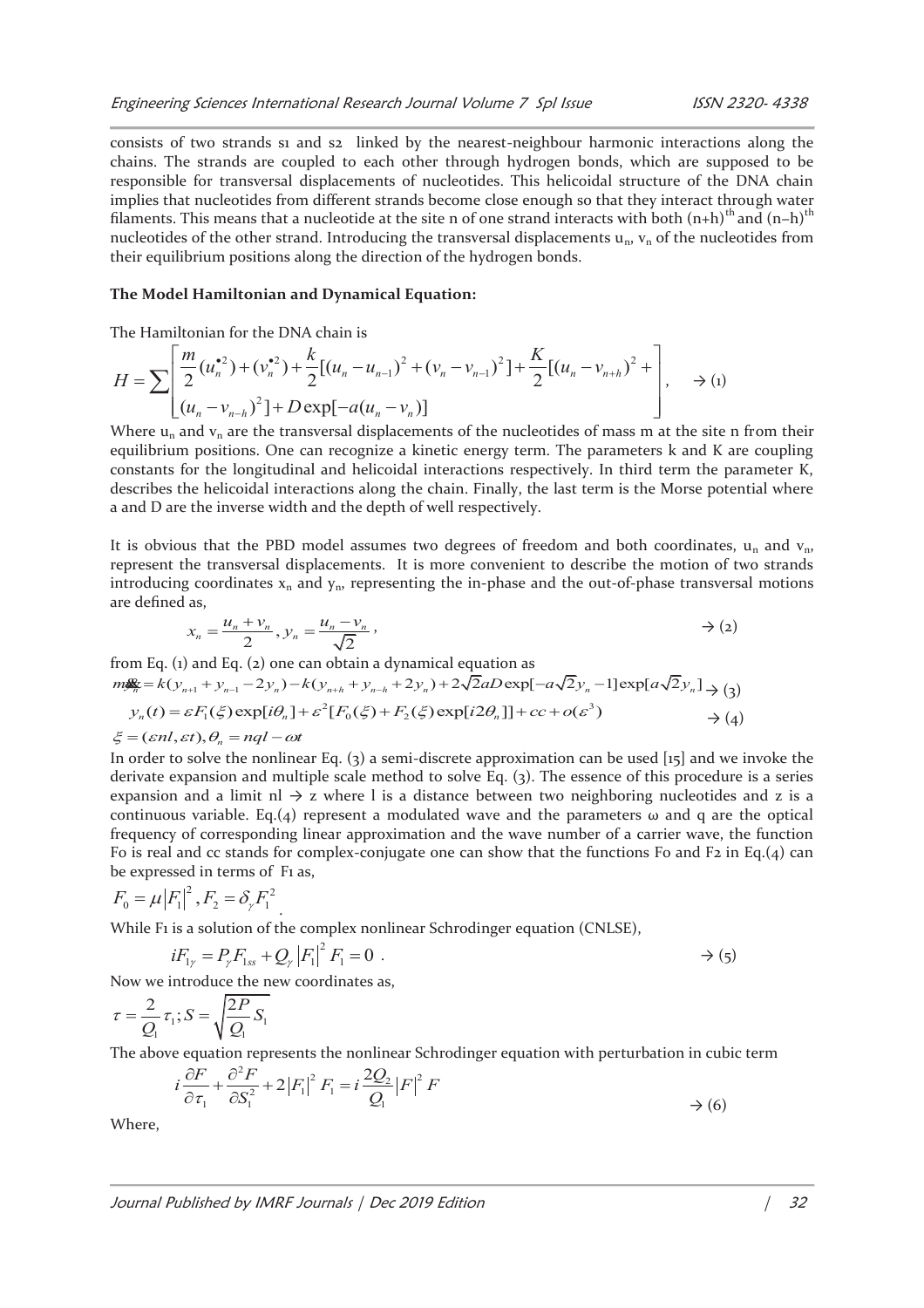$$
\omega_g^2 = \frac{4a^2D}{m}, \alpha = \frac{-3a}{\sqrt{2}} \text{ and } \gamma = \frac{7a^2}{3}
$$

In the next section, we adopt a direct perturbation theory to solve Eq. (6)

**2. A Direct Perturbation Theory on the PB Model of DNA:** The perturbed nonlinear Schrodinger equation is given by, [10, 11]

$$
i\frac{\partial F}{\partial \tau_1} + \frac{\partial^2 F}{\partial S_1^2} + 2|F_1|^2 F_1 = i\frac{2Q_2}{Q_1}|F|^2 F
$$
\n
$$
\rightarrow (\gamma)
$$

We consider a nonlinear partial differential equation of the form,

$$
K(q, q_t, q_x, \ldots \lambda) = 0 \quad 0 < \lambda < 1, \quad \rightarrow (8)
$$

where K is a nonlinear function of q,qx,.... and  $\lambda$  is an external parameter. Let the unperturbed equation (for  $\lambda = o$ ) be given by,

$$
K(q_0, q_{0t}, q_{0x}, \ldots \lambda) = 0 \quad , \qquad \longrightarrow (9)
$$

where  $q_0$  is an exact soliton solution to Eq. (9). We then rewrite qo in terms of these newly defined functions. The unperturbed solution is then rewritten in terms of certain fast and slow variables as,

$$
q_0 = \overset{\wedge}{q}_0(\theta_1, \theta_2, \ldots \theta_m, T; P_1, P_2, \ldots P_N)
$$

 $\lambda$ 

Considering Eq. (7) and treating  $\lambda$  as a small parameter, we find that as  $\lambda \to 0$ , it admits the following envelope soliton solution of the nonlinear Schrodinger equation

$$
\xi_0 = \eta \operatorname{sech} \eta(\theta - \theta_0) \exp[i\xi(\theta - \theta_0) + i(\sigma - \sigma_0)] \qquad \qquad \to \text{(10)}
$$

Assuming a Poincare-type asymptotic expansion for q and Collecting the coefficients of various powers of  $\lambda$  and we obtain the real and imaginary parts

$$
L_2 \hat{\psi_1} = -\eta^2 \hat{\psi_1} + \hat{\psi_1}_{\theta\theta} + 2 \hat{\dot{q}}_0 \hat{\psi_1} = \text{Im}\,\hat{F_1}
$$
  
\n
$$
\text{Re}\,\hat{F_1} = \hat{q_0} [\xi T(\theta - \theta_0) - \xi T \theta_0 - \sigma_0 T] \text{ Im}\,\hat{F_1} = -\hat{q_0} T + R \hat{\dot{q}}_0^3
$$
  
\n
$$
\rightarrow (11)
$$

and L1 and L2 are self-adjoint operators. In writing the above we have assumed only a linear perturbation by retaining terms only up to  $O(λ)$ .

**Velocity and Amplitude of the Soliton:** Considering the homogeneous part of Eq. (11), we can check directly that q0θ is a solution to it. Similarly, for Eq. (12), q0 is a solution to its homogeneous part. In order that q1/ qo is bounded for all values of θ, we obtain straight forwardly from Eqs. (11-12), the secularity conditions

$$
\int_{-\infty}^{\infty} \hat{q}_0(-\hat{q}_0 T + R \hat{q}_0) d\theta = 0
$$
  

$$
\rightarrow (13)
$$

Velocity of the soliton is given by,

$$
\int_{-\infty}^{\infty} -\eta^2 \operatorname{sech} \tau \tanh \tau d\tau \left( \eta \operatorname{sech} \tau \left[ \xi_T (\theta - \theta_0) - \xi \theta_{0T} - \sigma_{0T} \right] \right) \frac{d\tau}{\eta} = 0_{\xi_T} \xi_T = 0
$$

Amplitude of the soliton is given by,

$$
\int_{-\infty}^{\infty} \eta \operatorname{sech} \tau \left( -\hat{q}_{0T} + R \hat{q}_0 \right) \frac{d\tau}{\eta} = 0
$$
\n
$$
-2\eta_T + \eta_T + \frac{4}{3} R \eta^3 = 0 \qquad \eta_T = \frac{4}{3} R \eta^3, \eta = \frac{1}{\sqrt{\frac{8}{3} R T + c}}
$$
\n
$$
\to (14)
$$

Where c is a integration constant. From Eq. (13), it is obvious that soliton moves with constant velocity.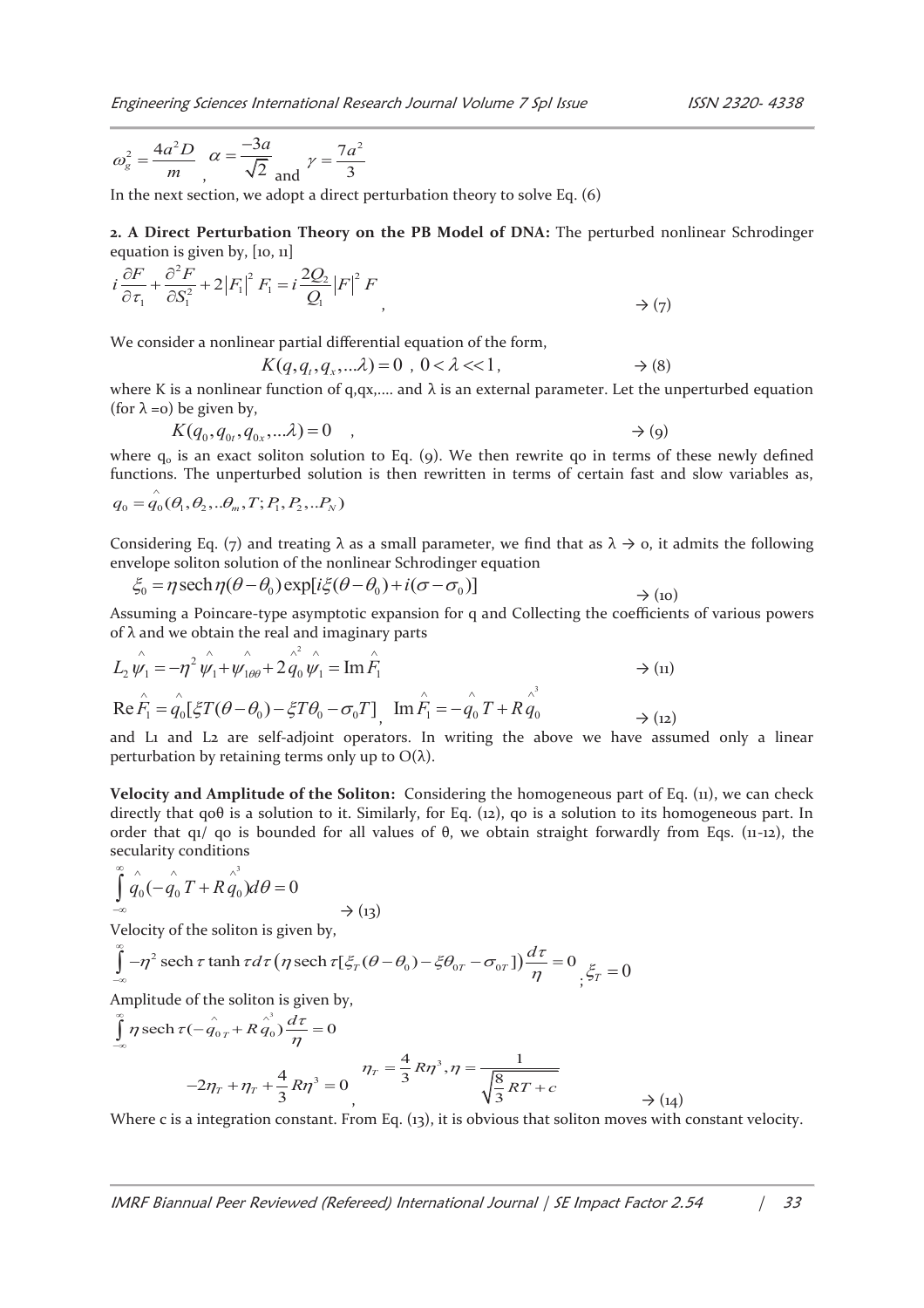**3. Perturbed Solitons:** In order to construct the explicit perturbed solution to Eq. (7), we now solve Eqs. (13) and (14). The homogeneous parts of Eqs. (13) and (14) admit, respectively, the following particular solution,  $\hat{\varphi}_{11} = \operatorname{sech} \tau \tanh \tau$ ,  $\hat{\varphi}_{12} = -\frac{1}{\eta} [\operatorname{sech} \tau - \frac{3}{2} \tau \operatorname{sech} \tau \tanh \tau - \frac{1}{2} \tanh \tau \sinh \tau]$  $\hat{\tau}_{12} = -\frac{1}{2} [\operatorname{sech} \tau - \frac{3}{2} \tau \operatorname{sech} \tau \tanh \tau - \frac{1}{2} \tanh \tau \sinh \tau ]$  and

$$
\hat{\psi}_{11} = \operatorname{sech} \tau, \, \hat{\psi}_{12} = \frac{1}{2\eta} [\tau \operatorname{sech} \tau - \sinh \tau]
$$

The explicit form of  $q_i$  is,

$$
\hat{q}_1 = i \left( \frac{\delta_3 \operatorname{sech} \tau + \frac{\delta_4}{2\eta} \tau \operatorname{sech} \tau + \frac{\delta_4}{2\eta} \sinh \tau - \frac{R\eta}{3} \tau \operatorname{sech} \tau \tanh \tau - \frac{R\eta}{12} \operatorname{sech}^3 \tau + \frac{R\eta}{6} \operatorname{cosh} \tau \operatorname{sech} \tau + \frac{\eta_{\tau}}{\eta^2} \tau \operatorname{sech} \tau \tanh \tau + \frac{(\theta - \theta_0)}{4} \tau \operatorname{sech} \tau \tanh \tau - \frac{\eta_{\tau}}{4\eta^2} \tau^2 \operatorname{sech} \tau
$$
\n
$$
-\frac{(\theta - \theta_0)}{2} \tau \operatorname{sech} \tau + \frac{R\eta}{6} \tau \operatorname{sech}^2 \tau \tanh \tau + \frac{R\eta}{3} \tau \operatorname{sech} \tau \tanh \tau - \frac{(\theta - \theta_0)}{4} \operatorname{sech}^3 \tau + \frac{R\eta}{6} \operatorname{sech}^2 \tau \tanh \tau \operatorname{sinh} \tau + \frac{R\eta}{3} \tanh \tau \sin \tau - \frac{\eta_{\tau}}{4\eta^2} \tanh \tau \operatorname{sin} \tau - \frac{(\theta - \theta_0)}{4} \operatorname{sech}^2 \tau \operatorname{sinh} \tau \right)
$$

The above equation represent the perturbed soliton solution.

**4. Results and Discussion:** In order to completely understand the nonlinear phenomenon involving in the transcription and translational processes we use the method of multiscale perturbation analysis. We constructed the amplitude and velocity component of soliton that assist the motion of soliton. It is found that the soliton propagates with constant velocity and the amplitude varies tremendously. The viscosity of the DNA molecules plays a crucial role in determining the essential, physical properties. In order to study the evolution of the amplitude of soliton when the viscosity of the DNA varies from  $y=$ 8.80×10-4 Pa to  $\gamma$ = 8.90×10-4 Pa. Which is physically admissible. We have plotted the perturbed soliton for the choice of parameters  $a = 1.2 \times 10^{10} m^{-1}$ ,  $D = 0.01 \times 10^{-18} J$ ,  $h = 5$ ,  $k = 0.08 N/m$ ,  $l = 0.34$ nm,  $m = 5.1 \times 10^{-25}$ Kg,  $q = \frac{2}{\pi}$  $q = \frac{2\pi}{6l}$ , c = 0.5. It is highly evident from the Fig. 3(a) that the

soliton amplitude is gradually decreasing when the viscosity is increased from  $\gamma = 8.80 \times 10^{-4}$  Pa to  $\gamma =$ 8.90×10-4 Pa. It is surprising to observe that the amplitude of the soliton is decreasing from 2.9 to 0.2, which is highly significant change. The soliton experiences when it is rolling with the increasing viscosity. A similar appreciable deceleration of the velocity is observed from the Fig. 3(b) and the velocity of the soliton is decreasing from 0.49 to 0.08, when the viscosity is varied from  $γ = 8.80×10-4$  Pa to γ= 8.90×10-4 Pa.



**Figure 3(a):** Damping of the soliton amplitude by varying the various values of γ.



**Figure 3(b):** Velocity (ξ) changes for varying the values of η.

**Conclusions:** In order to understand the effect of viscosity on DNA dynamics in terms of soliton like excitations, we derived the dynamical equation of motion for the PB model of DNA, which is governed by a perturbed nonlinear Schrodinger equation. We employ a multiple-scale perturbation technique to